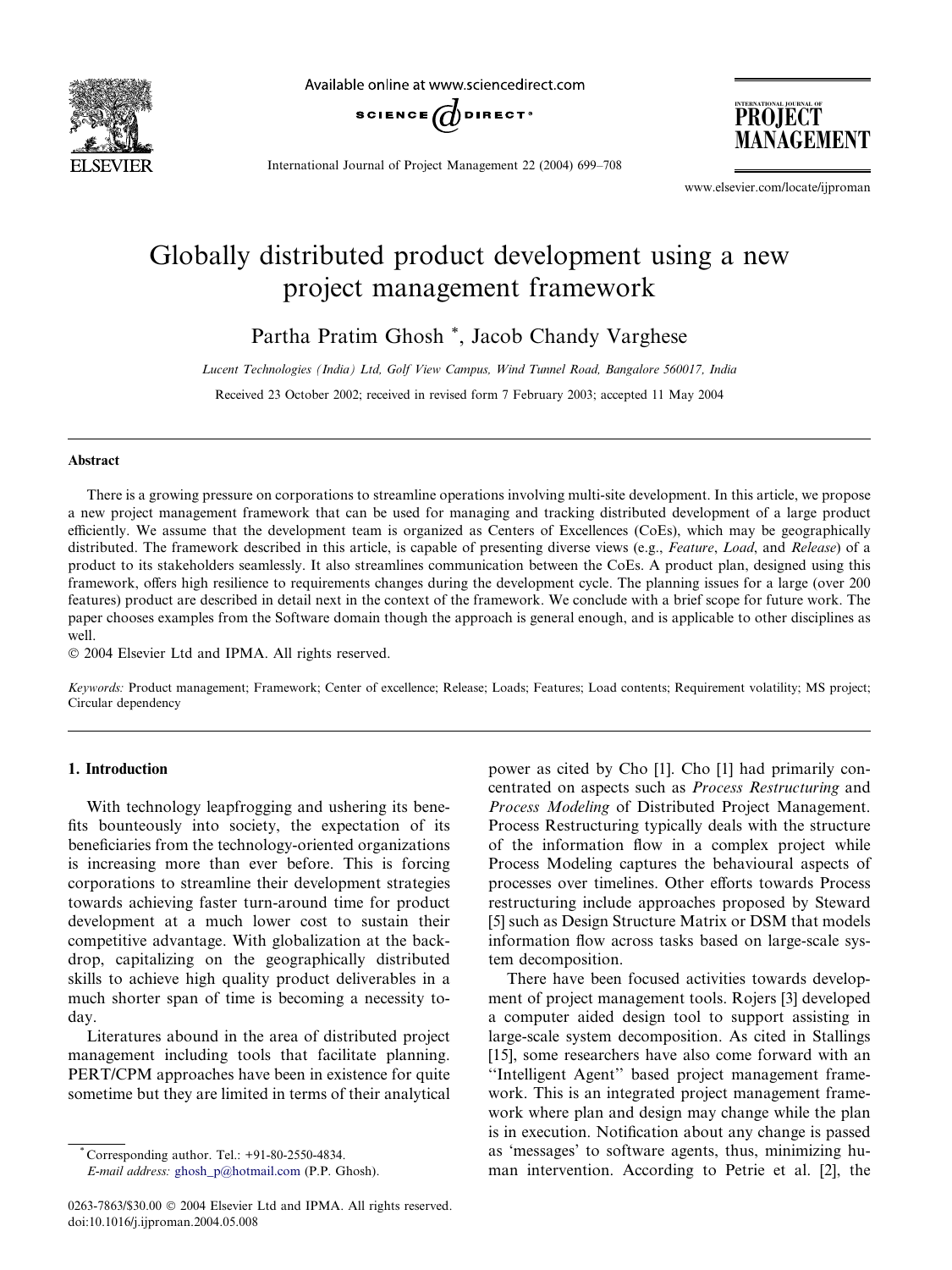problem of using traditional tools such as Mac Project, or MS Project, is that they are inherently based on single user model of planning, with very primitive change notification mechanisms. Centralized decision-making vs. distributed decision-making is what is highlighted in the first part of Petrie et al. [2].

One of the most important challenges in product development in a distributed environment is to ensure proper co-ordination and control [6]. Many recent studies [7,8] emphasize the use of Information Technology in tackling project management issues in a distributed environment. Others [9,10] explored the use of diverse Communications Technologies to address the co-ordination issues in a distributed environment. Less technical in nature, Lori Anschuetz [11] elaborates on how sharing of corporate culture, gaining insights into clients, building trust and brining in professional synergy can enable efficient co-operation and effective results for 'virtual' organizations. Much of the work in the area of distributed Project management lacks the rigor in dealing with the concurrency issues [12–14] when the same project involves development across multiple locations.

We propose a simple approach towards distributed project management in this paper that is broadly based on Process Restructuring. We believe that, by establishing a suitable framework that helps in automating and consolidating Project Control related information, the distributed/co-located teams are better informed to take planning decisions, thus, giving them more bandwidth to focus on other issues relating to a new product. We define a protocol as well as an interface for communication between development teams for a product. By virtue of this, the existing skills and framework that an organization may have developed over the years can be readily used.

### 2. Organization structure and product development

One of the common ways of structuring a large product organization is to create Centers of Excellences (CoE) within, which specialize in generic areas and facilitate faster turn-around time for development. CoEs deliver their share of a product in the short-term while pursuing development of reusable modules to achieve long-term goals. Conceptually simple, this model may often lead to an avalanche of communication between CoEs related to tracking and Project control when a new product development is undertaken. The alternative is to carry out development forming dedicated product teams to contain this extra communication. But, the organization loses its competitive advantage in the long run due to the absence of ''specialization'', i.e., CoE. A CoE transforms cross-product experience into coherent and repeatable body of knowledge. This enables an easily reusable approach to be adopted for new development that eventually results in shorter time-to-market for a product consistently.

## 2.1. Challenges of a CoE based product development in a distributed environment

Throughout the development life cycle of a product, there are multiple stakeholders at various levels within and outside the organization. Each of these stakeholders would be interested in getting various views of the product development status. For example, an end-customer and the Product Management team view the product as a collection of features. Hence, they would be interested in getting the status of various features within the product during its development cycle. The Release Management team perceives the product as a collection of sequential releases and is concerned about the timeline for each release and the loads within. The development team, on the other hand, would be interested only in the subsystem deliverables for a load within a release. Extraction of the relevant views for the various stakeholders from the project plan is often time consuming and results in redundant information flow in the chain of management. To top it all, geographically distributed development teams add a new dimension to the already complex environment. Management of information flow in the above circumstances is a challenge often not addressed adequately. Tracking of project plans distributed across various geographical locations, tends to become unmanageable when the number of features associated with a product becomes large.

In the discussions to follow, we will depict a suitable framework that will address some of these issues.

## 2.2. Definition of product, its views and linkages to organization structure

Here, we introduce formalism and define the various entities involved in product development activities. An entity in the context of product development may mean the product itself, the set of features, releases and the various product loads within a release including the CoEs within an organization. These definitions will be used subsequently (Section 3) to explain the planning and tracking of a product using the proposed framework.

#### 2.2.1. Centre of excellence

We assume an organization is structured as a collection of CoEs, i.e.,

$$
\mathbf{O} = (\mathrm{CoE}_1, \dots, \mathrm{CoE}_p). \tag{2.2.1.1}
$$

Each CoE represents a group having a collection of skilled resources in a specific area. A CoE may either be geographically co-located with other CoEs or distributed. New product development benefits from these